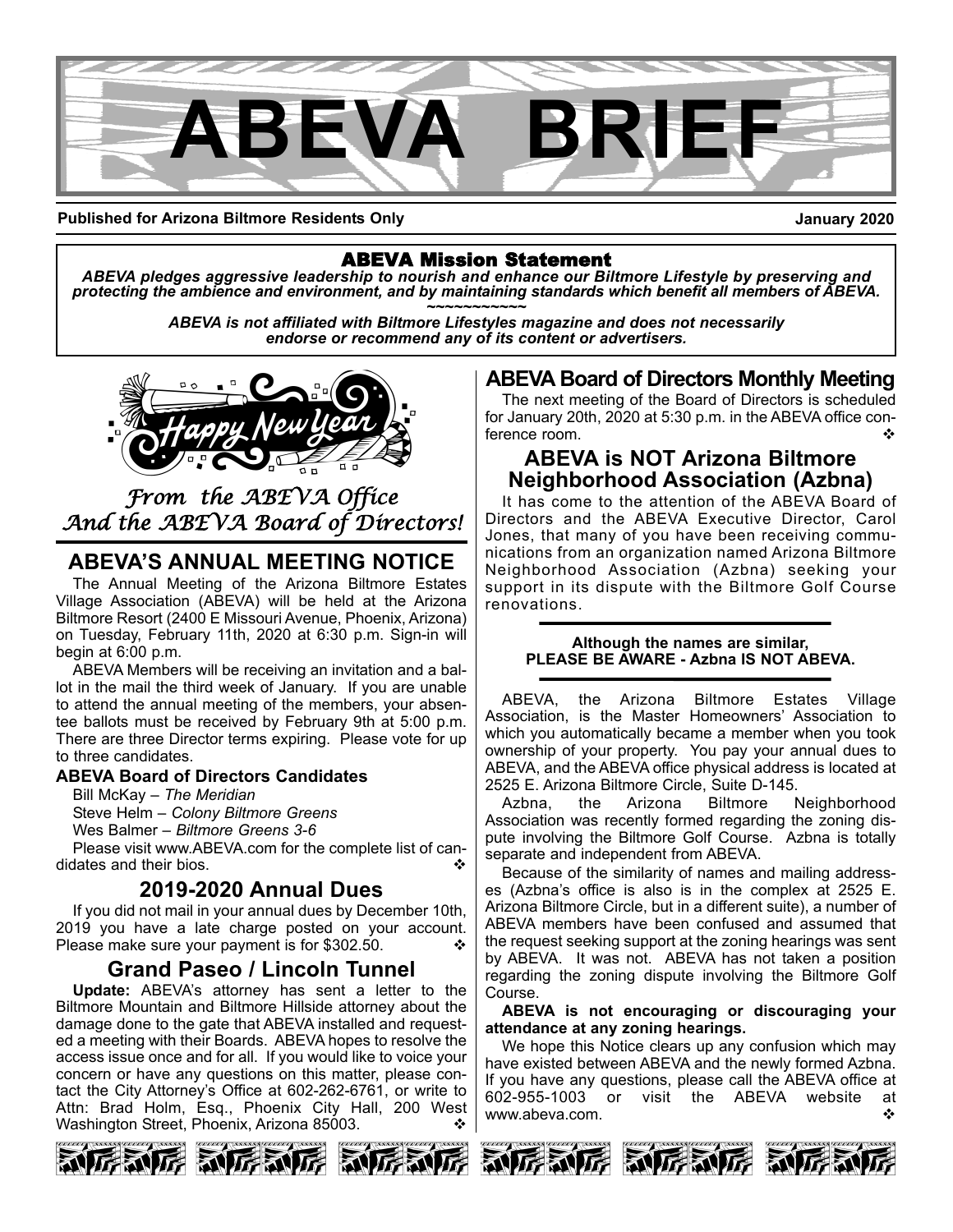

## **Security / Roving Patrol**

The ABEVA year-end Incident Report, which shows the total number of events reported by the patrol officers, has been posted on the ABEVA website and has been sent to the Community Managers. All sub-association managers will receive a copy of the updated ABEVA Post Orders next month. The Board also noted that managers for the sub associations should be providing security updates to their respective Board of Directors on a monthly basis.

**Should you see anything suspicious, call Roving Patrol at 602-369-4776 or Phoenix Crime Stop at 602- 262-6151, and of course, if it is an emergency call 911.** For your safety, please program both numbers in your home and cell phones.

It doesn't take much to discourage a burglar. He succeeds on opportunity, and if your home doesn't offer a good opportunity, he'll likely move on to one that does.  $\cdot\cdot\cdot$ 

#### **Monthly ABEVA Patrol Report Recap for November 2019 Name of Incident Total Incidents**

| <b>ALARM</b>                       | $\overline{\mathcal{L}}$ |
|------------------------------------|--------------------------|
| <b>BARKING DOG</b>                 | 1                        |
| <b>DAMAGE TO PROPERTY</b>          | 9                        |
| <b>DOOR NOT SECURE</b>             | $\overline{\mathcal{L}}$ |
| <b>GARAGE DOOR OPEN</b>            | 28                       |
| <b>GATE</b>                        | 4                        |
| JUNK, LITTER AND DEBRIS            | $\overline{4}$           |
| <b>LANDSCAPING</b>                 | 11                       |
| <b>LOST &amp; FOUND</b>            | 1                        |
| <b>LOUD NOISE</b>                  | 3                        |
| <b>OTHER</b>                       | 10                       |
| <b>PARKING VIOLATION</b>           | $\overline{4}$           |
| <b>POLICE - FIRE - EMS ON SITE</b> | 6                        |
| <b>POLICE ON SITE</b>              | 1                        |
| <b>SOLICITATION</b>                | 6                        |
| <b>SUSPICIOUS PERSON</b>           | 11                       |
| <b>SUSPICIOUS VEHICLE</b>          | $\overline{\mathcal{L}}$ |
| TRESPASSING                        | 1                        |
| WATER                              | 1                        |
| WILDLIFE                           | 3                        |
| TOTAL REPORTS:                     | 110                      |

## MEETINGS & LUNCHEONS **Biltmore Area Partnership Luncheon**

The January Biltmore Area Partnership Networking Luncheon will be on January 21st at the Bluewater Grill, located at 1720 E. Camelback Road. The Speaker will be Councilman Sal DiCiccio

Reservations are required by Friday, January 17th. Networking will be from 11:30 a.m. to 12:00 p.m.; Councilman DiCiccio will speak from 12:00 p.m. to 12:30 p.m., and lunch will follow his talk. The cost is \$35.00 for members and \$40.00 for non-members. For additional information, please call Ed Rossi at 480-368-0974 or 602- 957-6483. Reservations and checks should be sent to Biltmore Area Partnership, 3104 East Camelback Road, #174, Phoenix, AZ 85016. v









## **Biltmore Networking Group**

Would you like to network among Biltmore area professionals and businesspeople? Do you enjoy socializing with others living or working in the Biltmore area? Check out this unique group and get a feel for what makes the Biltmore area such a great community. The Biltmore Networking Group organizes a monthly happy hour for professionals, businesspeople, residents and anyone who enjoys the Biltmore Area to meet and network with others.

Professionals from a wide variety of industries attend including finance, fine arts, government, hospitality, law, marketing, medicine, real estate, technology and many more. There is usually a group of about 30-40 people attending. With the demographics of the Biltmore community, you are sure to make the contacts you desire.

The upcoming happy hours are planned for January 2nd, February 6th and March 5th, 2020 from 5:30 p.m. to 7:30 p.m. at the Lounge inside Rico's American Grill at the Pointe Hilton Squaw Peak located at 7677 North 16th Street in Phoenix. There is no need to RSVP, and there is never a charge to attend these events.

If you have any questions or would like to be added to the email list for monthly announcements, please contact Shahpar at biltmorenetwork2@gmail.com. Shahpar founded the Biltmore Networking Group in 2003.

## **Biltmore Ladies Lunch Bunch**

Biltmore Ladies Lunch Bunch (BLLB) luncheons are held the 2nd Friday of the month at 11:45 a.m. at Frank and Albert's restaurant located at the wonderful Arizona Biltmore Resort. Frank and Albert's offers half-portion entrees and has a very nice, varied lunch menu. You will also receive the special ABEVA discount on your bill. The dress is casual. Come meet your neighbors and make friends!

If you have any questions or if you would like to be added to the list to receive reminders about the Biltmore Ladies Lunch Bunch, contact Carla Hancock at 602-350-1351. Please RSVP to CarlaHancock@cox.net.

## SPECIAL OFFERS AND EVENTS **Embassy Suites ~ Special Rate 2630 East Camelback Road, Phoenix, AZ 85016**

For your out of town guests or just for a staycation, there will be a 15% discount off the Best Available Rate for ABEVA members.

#### **Above rate will include:**

- All suite accommodations choice of one king bed or two queen beds
- Cooked to order breakfast
- Evening reception

The Embassy Suites Biltmore is within walking distance to The Biltmore Fashion Park with over 60 stores and 12 restaurants. For reservations, please call 602-955-3992, or you may make your reservations at the website at www.phoenixbiltmore.embassysuites.com and under corporate code use ID 2759628.  $\bullet$ 



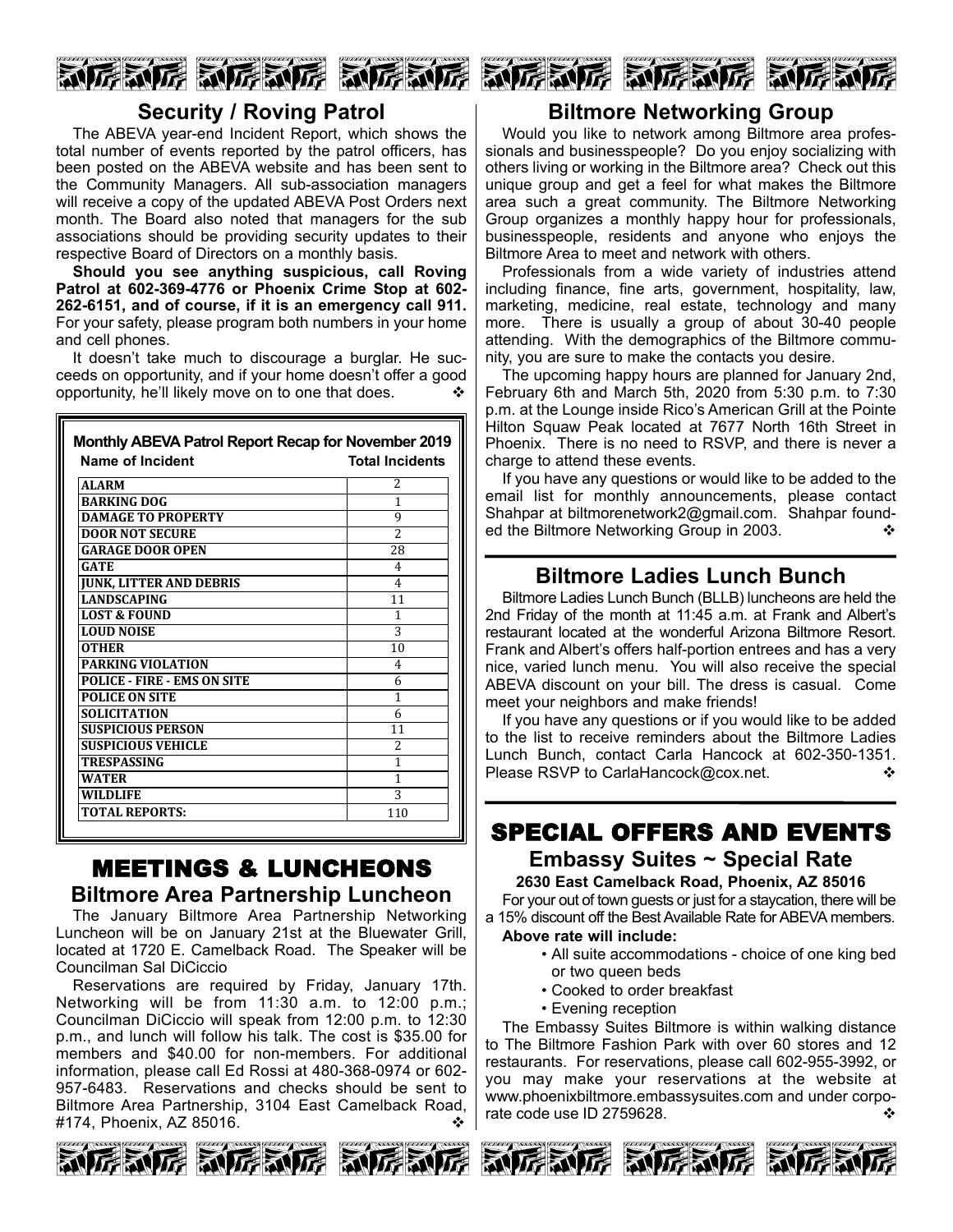# 

## **January 2020 Events at the Arizona Biltmore**

#### **New Year's Day**

Wright's at the Biltmore Brunch & Bloody Mary Bar: 10:00 a.m.-2:00 p.m.; \$60++ Adults, \$35++ Children 5-12, Advance reservations recommended.

#### **Wright's at the Biltmore Sunday Brunch**

Beyond the average brunch, Wright's at the Biltmore delivers an entire experience. Ask about the bottomless mimosas option! \$55 for adults; \$25 for Children 5-12; Children 4 and under are complimentary. 10:00 a.m. to 2:00 p.m. Reservations are recommended, call 602-954-2507.

#### **Wright's at the Biltmore Wine Dinner**

Join The Biltmore Resort on Thursday, January 9th, for Nicholas Feuillatte's Four Course Wine Dinner. Reservations are required. Reception begins at 6:30 p.m. Dinner begins at 7:00 p.m. Reserve your seat now by calling 602-954-2507.

### **Frank & Albert's Weekly Features**

**Taco Tuesdays | 11:00 a.m. - 10:00 p.m.** \$24 for three tacos and a 16oz draft beer \$12 Mezcalomas and Mezcal Mules **Wine Down Wednesdays | 11:00 a.m. - 10:00 p.m.**

Half price select bottles of wine

**Three "B" Thursdays | 11:00 a.m. - 10:00 p.m.**

\$26 for a Bulleit Bourbon, draft beer and Bacon Bourbon Burger

#### **Happy Hour at Frank & Albert's**

Your favorite local spot for happy hour! Drinks and bites for everyone's palate include beer, wine and crafted cocktails! 3:00 p.m.-5:00 p.m. Sunday-Thursday. See you soon! (Not available on holidays)

#### **Happy Hour History Tours!**

Jump start your weekend with a happy hour like no other! Happy Hour History Tours begin every Friday at 6:00 p.m. While enjoying refreshing libations, the Historians will share highlights of this Arizona landmark's storied past since opening in 1929 involving celebrities, worldly dignitaries and U.S. Presidents. The cost is \$25 per person and includes two cocktails. Reserve your spot with the Concierge Team. Call 602-955-6600.

#### **Spa Biltmore – Lash Affair**

Lash Affair, exclusively at Arizona Biltmore. Eyelash extensions or lash lifts are the best way to achieve dramatic, beautiful lashes, while still maintaining a natural look and feel. During your Lash Affair Experience, the talented artists deliver



a beautiful lash service customized to your eye shape and preferred look, enhancing your natural beauty. Your only maintenance includes cleansing and brushing your lashes each day. For extensions you'll also need to schedule a touch-up every 2-3 weeks to keep them looking great. Wake up each morning looking your best with minimal effort. Call 602-381-7656 to book your Lash Affair experience today!

#### **Afternoon Tea**

### *Seatings from 12:00 p.m. to 3:00 p.m. | Historic Building Lobby*

The height of sophistication with traditional afternoon tea. From simple black teas and refreshing green teas, to invigorating white teas and warming infusions – alongside indulgent pastries, cakes and sandwiches all in a luxurious setting. 24-hour reservations required 602-955-6600.

### **Vino & Canvas**

January 17th 6:00 p.m. to 8:00 p.m., Spend a creative evening at Arizona Biltmore! \$30 per person includes painting materials and two glasses of wine.

Ages 21+ Reservations required. Please call 602-955-6600.  $\diamond$ 



## **ABEVA Board of Directors**

**James Bell, President Steven Helm, Vice President Mark Monserez, Secretary Judith Shafkind, Treasurer Wes Balmer, Director Will Hawking, Director Bill McKay, Director**

#### **ABEVA Office Information**

**2525 East Arizona Biltmore Circle, Building D, Ste. 145 Phoenix, Arizona 85016 Hours Mon.-Fri. 8:30 am-5 pm 602-955-1003 phone 602-955-1144 fax Carol Jones Executive Director** The *ABEVA Brief* Editor Carol Jones cjones@abeva.com

#### **Roving Patrol: 602-369-4776 Police Dept. Non-Emergency: 602-262-6151**

#### **Website Information**

Please visit the website at www.abeva.com. There is a link to pay your annual assessment. You<br>can download many ABEVA documents; CC&Rs, Parking Permission, Architectural Request Form, and more. You may also read board minutes and the *ABEVA Brief* online. ❖

## **Handy Contacts**

City of Phoenix Back-Washing **Department** (Pools) 602.256.3190 Dead Animal Pick-up 602.262.6791 Dog Catcher 602.506.7387 **Snake Control** 480.894.1625 Fish & Game 602.942.3000 SRP Outages 602.236.8811 Water Department 602.262.6251